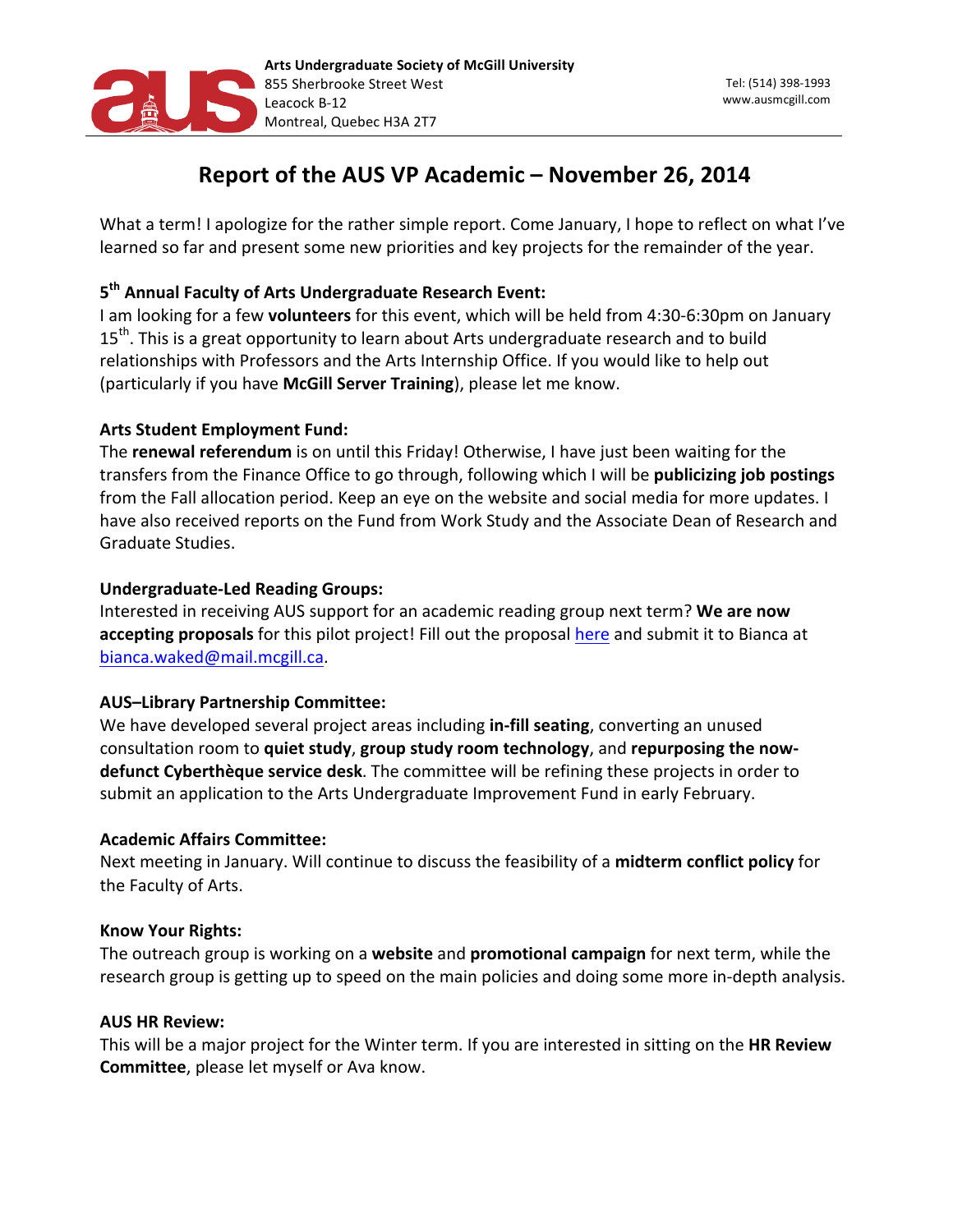

### **AUS History Project**

We are into the late 1990s in The McGill Daily archives. Admittedly, I have not put as much time into supervising this project as I would have liked, so there is a small possibility that it will continue into January.

#### **Curriculum 
 Committee:**

Met on Monday, November  $17<sup>th</sup>$ . Next meeting January 26, 2015.

#### **Committee on Student Affairs:**

Next meeting February 10, 2015.

#### **Faculty of Arts Committee:**

Met on Tuesday, November 25<sup>th</sup>. Next meeting January 27, 2015.

#### **Committee on Student Services**

Met on Friday, November  $21^{st}$ . Next meeting January 20, 2015.

#### **Executive Schedule November 9-22:**

| November 2014<br>Today<br>$\rightarrow$<br>$\overline{\phantom{a}}$ |                              |                            |           |                                         |                                                                   |                                         |                                 |        |  |  |
|---------------------------------------------------------------------|------------------------------|----------------------------|-----------|-----------------------------------------|-------------------------------------------------------------------|-----------------------------------------|---------------------------------|--------|--|--|
|                                                                     | Sun 9                        |                            | Mon 10    | Tue 11                                  | Wed 12                                                            | <b>Thu 13</b>                           | Fri 14                          | Sat 15 |  |  |
| all-day                                                             |                              |                            |           |                                         |                                                                   |                                         |                                 |        |  |  |
|                                                                     |                              |                            |           |                                         |                                                                   |                                         |                                 |        |  |  |
| <b>11 AM</b>                                                        |                              |                            |           |                                         |                                                                   |                                         |                                 |        |  |  |
|                                                                     |                              |                            |           | <b>11 AM</b><br><b>AUS Office Hours</b> |                                                                   | <b>11 AM</b><br><b>AUS Office Hours</b> |                                 |        |  |  |
| Noon                                                                |                              | 11:30 AM<br><b>Class</b>   |           | AUS Office (LEA B-12)                   | 11:30 AM<br><b>Class</b>                                          | AUS Office (LEA B-12)                   | 11:30 AM<br><b>Class</b>        |        |  |  |
|                                                                     |                              |                            |           |                                         |                                                                   |                                         |                                 |        |  |  |
| 1 PM                                                                |                              |                            |           |                                         | 12:30 PM<br>Meeting w/Deputy<br><b>Provost re: AIO &amp; SNAX</b> |                                         | 12:30 PM<br><b>Class</b>        |        |  |  |
|                                                                     |                              |                            |           | 1 PM<br><b>Class</b>                    |                                                                   | 1 PM<br><b>Class</b>                    |                                 |        |  |  |
| 2 PM                                                                |                              | 1:30 PM<br><b>Class</b>    |           |                                         | 1:30 PM<br><b>Class</b>                                           |                                         |                                 |        |  |  |
|                                                                     |                              |                            |           |                                         |                                                                   |                                         |                                 |        |  |  |
| 3 PM                                                                |                              |                            |           |                                         |                                                                   |                                         |                                 |        |  |  |
|                                                                     |                              |                            |           |                                         |                                                                   |                                         |                                 |        |  |  |
| 4 PM                                                                |                              |                            |           | 3:30 PM<br><b>Committee on Student</b>  |                                                                   |                                         |                                 |        |  |  |
|                                                                     |                              | 4 PM<br><b>Class</b>       | paper due | <b>Affairs</b><br><b>Arts 160</b>       | 4 PM<br><b>Class</b>                                              |                                         | 4 PM<br><b>Know Your Rights</b> |        |  |  |
| 5 PM                                                                |                              |                            |           |                                         |                                                                   | 4:45 PM                                 | <b>Research meeting</b>         |        |  |  |
|                                                                     |                              | 5:30 PM (5:30 PM EST)      |           |                                         |                                                                   | <b>Sexual Assault policy i</b>          |                                 |        |  |  |
| 6 PM                                                                |                              | <b>Executive Committee</b> |           |                                         | 6 PM                                                              |                                         |                                 |        |  |  |
|                                                                     |                              | Champagne Room             |           |                                         | <b>AUS Council</b>                                                |                                         |                                 |        |  |  |
| 7 PM                                                                |                              |                            |           |                                         | Leacock 232                                                       |                                         |                                 |        |  |  |
|                                                                     |                              |                            |           |                                         |                                                                   |                                         |                                 |        |  |  |
| 8 PM                                                                | <b>Council Reports Due s</b> |                            |           |                                         |                                                                   |                                         |                                 |        |  |  |
|                                                                     |                              |                            |           |                                         |                                                                   |                                         |                                 |        |  |  |
| 9 PM                                                                |                              |                            |           |                                         |                                                                   |                                         |                                 |        |  |  |
|                                                                     |                              |                            |           |                                         |                                                                   |                                         |                                 |        |  |  |
| <b>INC OF</b>                                                       |                              |                            |           |                                         |                                                                   |                                         |                                 |        |  |  |